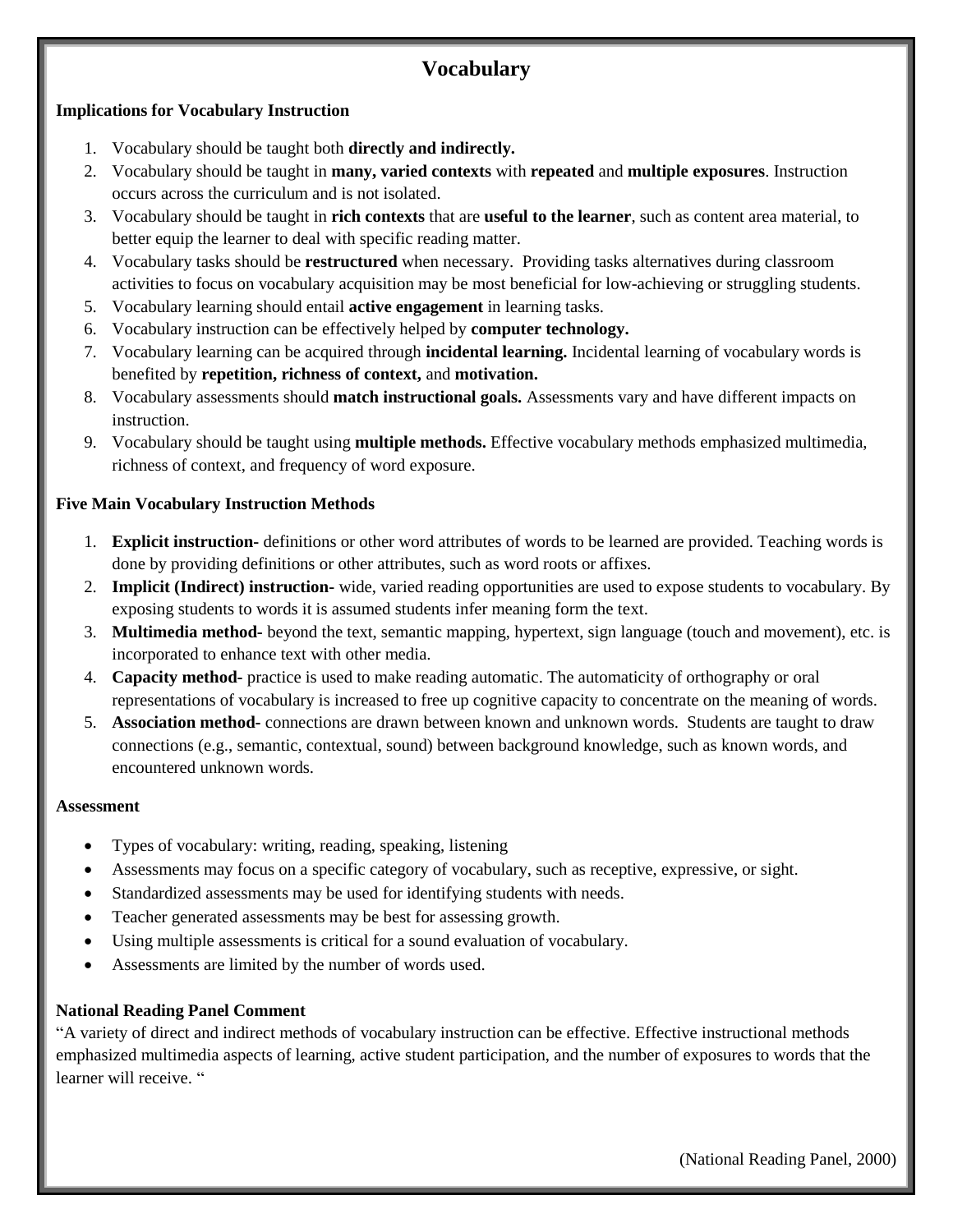

**Illustration**

**Personal Association**

In history class, we watched a video on the making of the Egyptian pyramids. I once made a model of the Great Pyramid of Giza.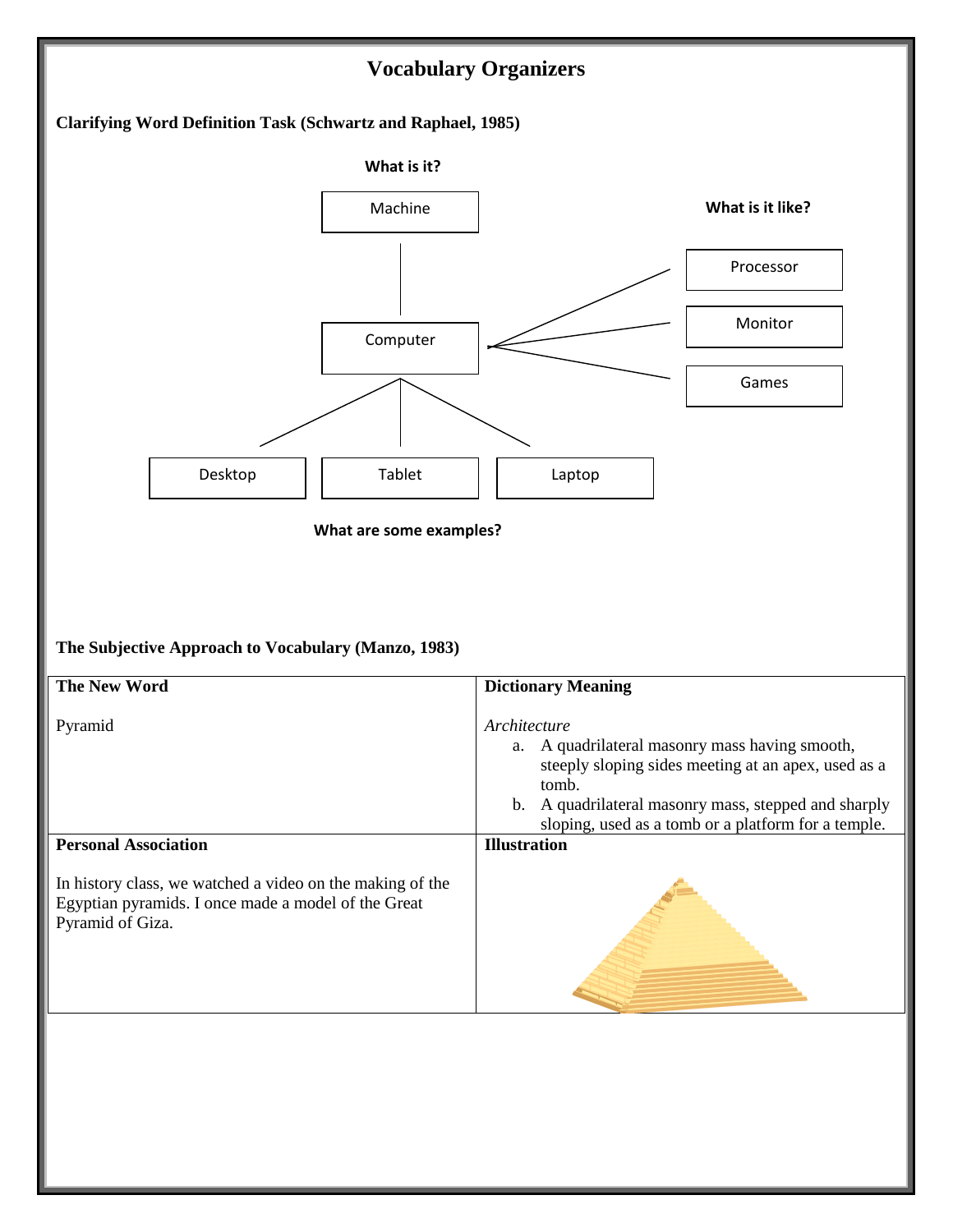

### **Semantic Feature Analysis (SFA): Subject Area Vocabulary Reinforcement (SAVOR) (Stieglitz and Stieglitz, 1981)**

| <b>Shapes</b>         | Four-Sided     | Curved or<br><b>Rounded Lines</b> | Line Segment | All Sides Equal in<br>Length | <b>Right Angles</b> |
|-----------------------|----------------|-----------------------------------|--------------|------------------------------|---------------------|
| Triangle              | $\blacksquare$ | $\blacksquare$                    | $+$          | $+$                          | $+$                 |
| Rectangle             | $\ddot{}$      |                                   | $+$          |                              | $\ddot{}$           |
| Circle                | ٠              | $^{+}$                            | -            |                              | ۰                   |
| Square                | $+$            | ٠                                 | $^{+}$       | $\pm$                        | $\ddot{}$           |
|                       |                |                                   |              |                              |                     |
| <b>Monsters</b>       | Hairy          | Huge                              | Strong       | Mean                         | Transforming        |
| King Kong             | $+$            | $+$                               | $+$          | $\ddot{}$                    | ۰                   |
| Dracula               |                |                                   | ۰            | $^{+}$                       | $+$                 |
| <b>Cookie Monster</b> | $+$            | -                                 | ۰            | ۰.                           | ۰                   |
| Godzilla              |                | $\pm$                             | $^{+}$       | $\ddot{}$                    | ۰                   |
|                       |                |                                   |              |                              |                     |
|                       |                |                                   |              |                              |                     |